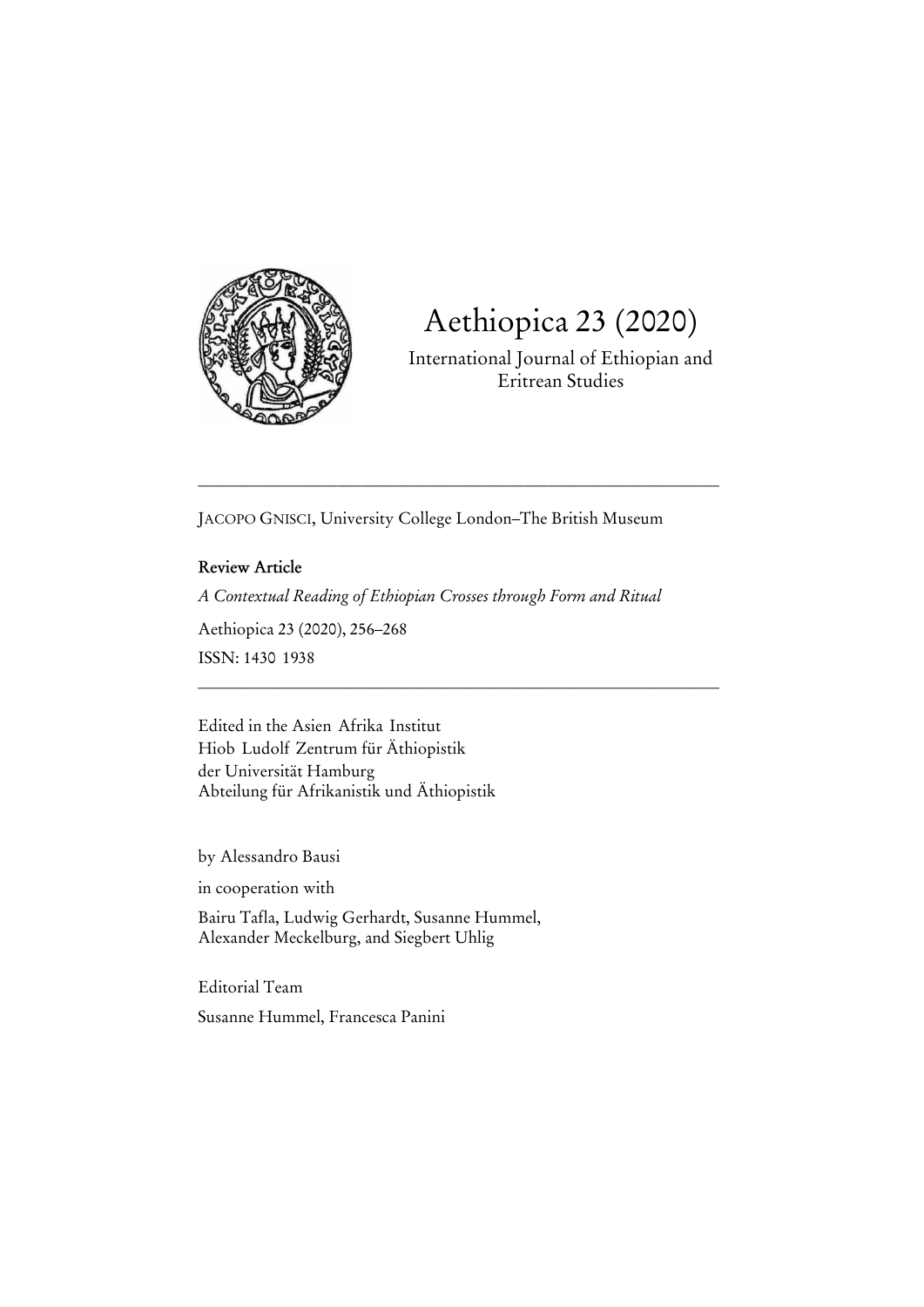# **A Contextual Reading of Ethiopian Crosses through Form and Ritual**

JACOPO GNISCI, University College London–The British Museum

MARIA EVANGELATOU, *A Contextual Reading of Ethiopian Crosses Through Form and Ritual: Kaleidoscopes of Meaning*, Gorgias Eastern Christian Studies, 49 (Piscataway, NJ: Gorgias Press, 2018). xiii, 366 pp. Price: \$76.00. ISBN: 978-1-4632-0578-2.

Most of the monographs that have been hitherto published on Ethiopian crosses, except for Stanisław Chojnacki's *Ethiopian Crosses: A Cultural History and Chronology*,<sup>1</sup> focus on style and morphology rather than function and symbolism.<sup>2</sup> Some catalogues, such as *Art that Heals: the Image as Medicine in Ethiopia* by Jacques Mercier,<sup>3</sup> have looked at how the cross was used for ritual purposes, but the question has been addressed unsystematically and by relying chiefly on first-hand observations. Because of this dearth of scholarship, it is good to see a book which aims to use visual analysis not 'as a tool in dating objects and creating genealogies', but as a method to link 'visual patterns' to the 'value system' of the Ethiopian Orthodox Church (p. 17).

In the Introduction, Maria Evangelatou outlines her theoretical and methodological orientations; this is commendable given that most volumes dealing with the Christian material culture of Ethiopia display a startling disinterest in self-reflexivity. The author rightly emphasizes that it is impossible to impose a single and homogeneous meaning on Ethiopian crosses and that their multifaceted significance, which is at the heart of the book's analysis, should be explored by considering the 'theological beliefs, devotional needs, and broader socio-cultural concerns' of Christian Ethiopians

<sup>&</sup>lt;sup>1</sup> Chojnacki 2006.

<sup>&</sup>lt;sup>2</sup> For instance, Di Salvo 2006; or Juel-Jensen 1993, which is missing in the bibliography.

<sup>3</sup> Mercier 1997.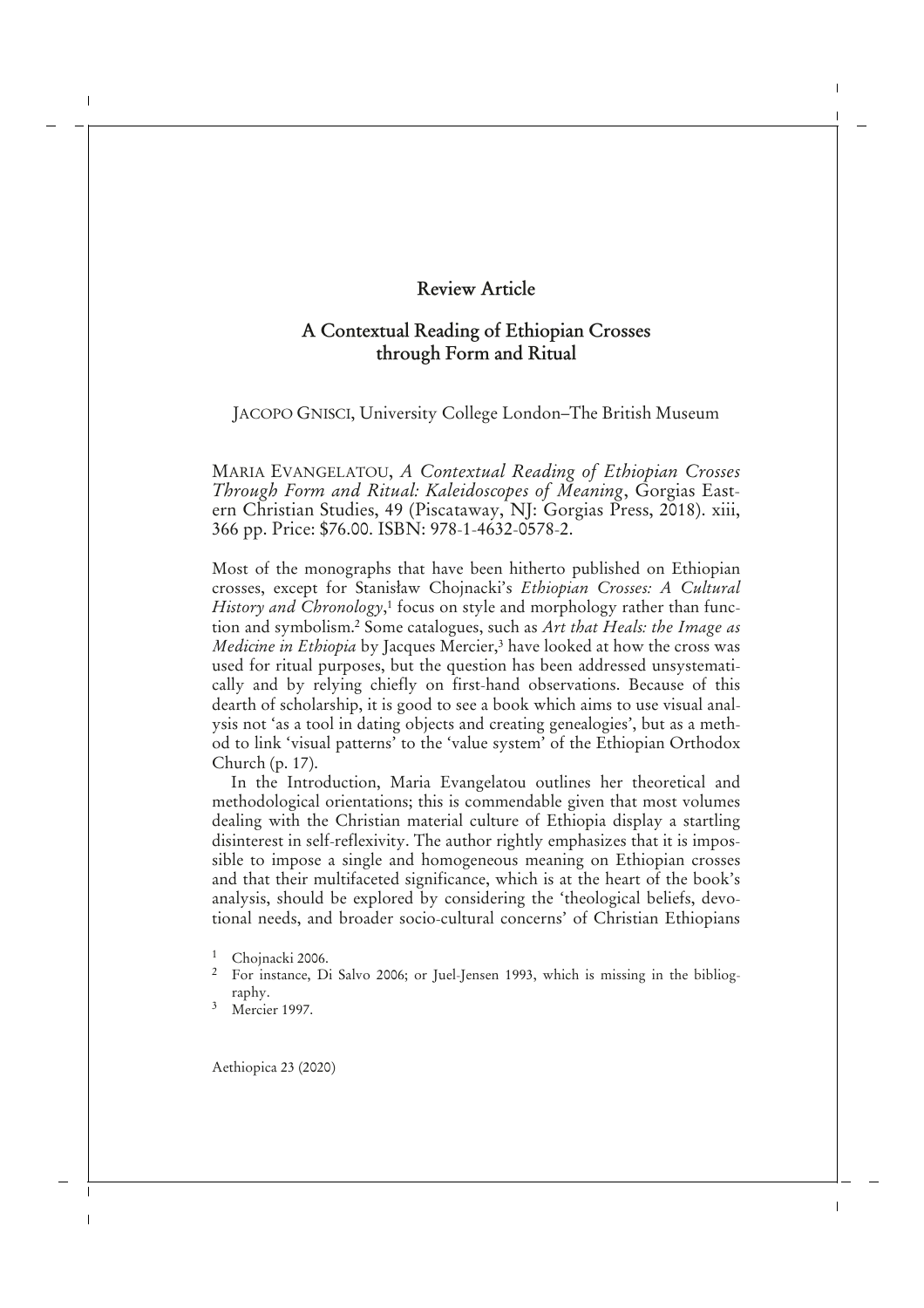(p. 20). This is where one would have expected a review of the existing scholarship, since it tends to overlook those interrelations between form, meaning, and function which Evangelatou finds important and seeks to investigate through an analysis of rituals, texts, and formal elements. This lack of engagement with the relevant literature on Ethiopian crosses, texts, liturgy, archaeology, and history recurs throughout the book, inevitably affecting its central arguments. Studies such as 'Art and Liturgy: Abyssinian Processional Crosses' by Csilla Fabo Perczel, which are rife with factual errors and questionable interpretations,<sup>4</sup> cannot be used in support of scholarly arguments. Yet, Evangelatou frequently takes unsupported claims from such works at face value.

The volume is organized in four chapters. The first two, described as introductory, focus on the 'history of Ethiopian Christianity' and 'the place of crosses in Christian Ethiopian culture'. The latter two offer respectively an interpretation 'of the various formal elements that are prominent on Ethiopian crosses, with emphasis on theological, cultural, and social references', and an analysis of 'the role of visibility during rituals, and the construction of meaning in terms of multiplicity and fluidity' (p. 21).

The chapter on the history of Ethiopian Christianity presents a cursory sketch of the development of Christianity in Ethiopia from approximately the Christian Aksumite period to near present. This chapter is refreshing in some ways but frustrating in others. Evangelatou proposes some new and interesting avenues of research; noteworthy is the call to recognize that 'the complex ways in which ethnic and cultural identities might intersect and interact in modern Ethiopia is indicated by religious affiliations, which transcend but do not erase ethnic alignment' (p. 34), which should be heeded by a field that often characterizes the various Christian polities which emerged in the northern Horn of Africa as monocultural and static. However, the author never comes to terms with the complexity she sets out to address and it becomes readily apparent that she is insufficiently acquainted with the relevant literature. The omissions are simply too numerous to overlook or list. For instance, concerning the history of Ethiopia, the author draws almost exclusively from *Layers of Time: A History of Ethiopia*, an introductory book by Paul Henze,<sup>5</sup> without citing any of the seminal works from Taddesse Tamrat's *Church and State in Ethiopia 1270–1527* to the more recent *L'énigme d'une dynastie sainte et usurpatrice dans le royaume*

<sup>4</sup> Perczel 1983. As noted in Gnisci 2018, 48, n. 1 and 53, n. 27.

<sup>5</sup> Henze 2000.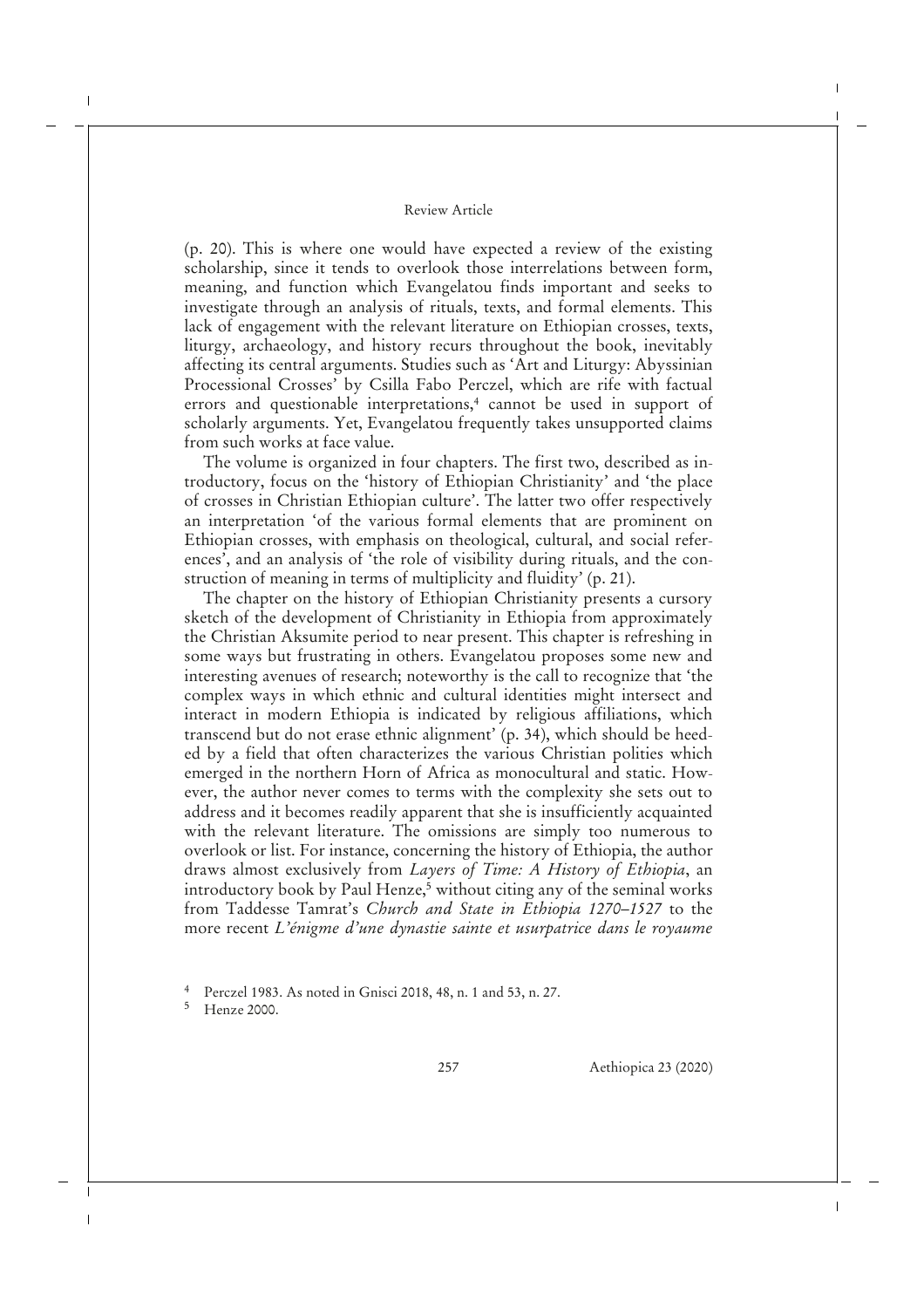*chrétien d'Éthiopie, du XI<sup>e</sup> au XIII<sup>e</sup> siècle* by Marie-Laure Derat.<sup>6</sup> It is not surprising, then, that from the prolegomenon onwards the reader is presented with omissions, unsupported generalizations, and inaccuracies. To give some examples, the author claims that the Solomonic dynasty established Amharic as the 'official language of the state' in 1270 (p. 45), whereas in fact documents and land grants continued to be written in Ga<sup>c</sup>az long after the thirteenth century, and that 'Lalibela of the Zagwe dynasty' ruled between the thirteenth and fourteenth centuries (p. 3, n. 4).

The disregard of the relevant literature in this and the other chapters is especially problematic if we consider that the author has 'never travelled to Ethiopia' (p. 22).<sup>7</sup> A book that wishes to grapple with as complex an issue as that of the ritual use of crosses in modern Ethiopia should be supported by a body of data gathered from field interviews and first-hand experiences.<sup>8</sup> Such a deficiency might have been partly circumvented, if not through an analysis of primary sources, then at the very least by thoroughly mining all the secondary literature or by visiting diaspora communities, but there is not much of this in the volume. There are practically no references to studies dealing with the liturgy and practices of the Ethiopian Church and their socio-cultural dimension,<sup>9</sup> and it is startling to not see even one of the publications by Bahru Zewde on modern Ethiopian history or by Getatchew Haile on Christian Ethiopian literature listed in the bibliography.<sup>10</sup> Moreover, there is little in terms of modern scholarly and popular literature by Ethiopian authors,<sup>11</sup> and key art-historical studies, such as Ewa Balicka-Witakowska's *La Crucifixion sans Crucifié dans l'art éthiopien: Recherches sur la survie de l'iconographie chrétienne de l'Antiquité tardive*, <sup>12</sup> are like-

- <sup>6</sup> Taddesse Tamrat 1972; Derat 2018.
- See the remarks in Girke 2014 for a discussion on the construction of identity across social groups in modern Ethiopia.
- <sup>8</sup> This, for instance, is the approach adopted in two recent PhD dissertations: Johnson 2011; and Boylston 2018; or in studies such as the one by Natalia Rodriguez and Bertrand Hirsch (Rodriguez and Hirsch 2000). Such studies should have been consulted by Evangelatou, since they deal with themes and issues relevant to her own research.
- 9 e.g. Marcos Daoud and Marsie Hazen 1954; Fritsch 2001; Kaplan 2008.
- <sup>10</sup> e.g. Bahru Zewde 2002; Bahru Zewde 2014; Getatchew Haile 2011; Getatchew Haile 2018.
- <sup>11</sup> For instance, without claiming to be in any way exhaustive, Imbakom Kalewold 1970; Messay Kebede 1999. As for modern literature, to focus on books written in English, one could have taken into consideration, Verghese 2009; or Maaza Mengiste 2010.
- <sup>12</sup> Balicka-Witakowska 1997.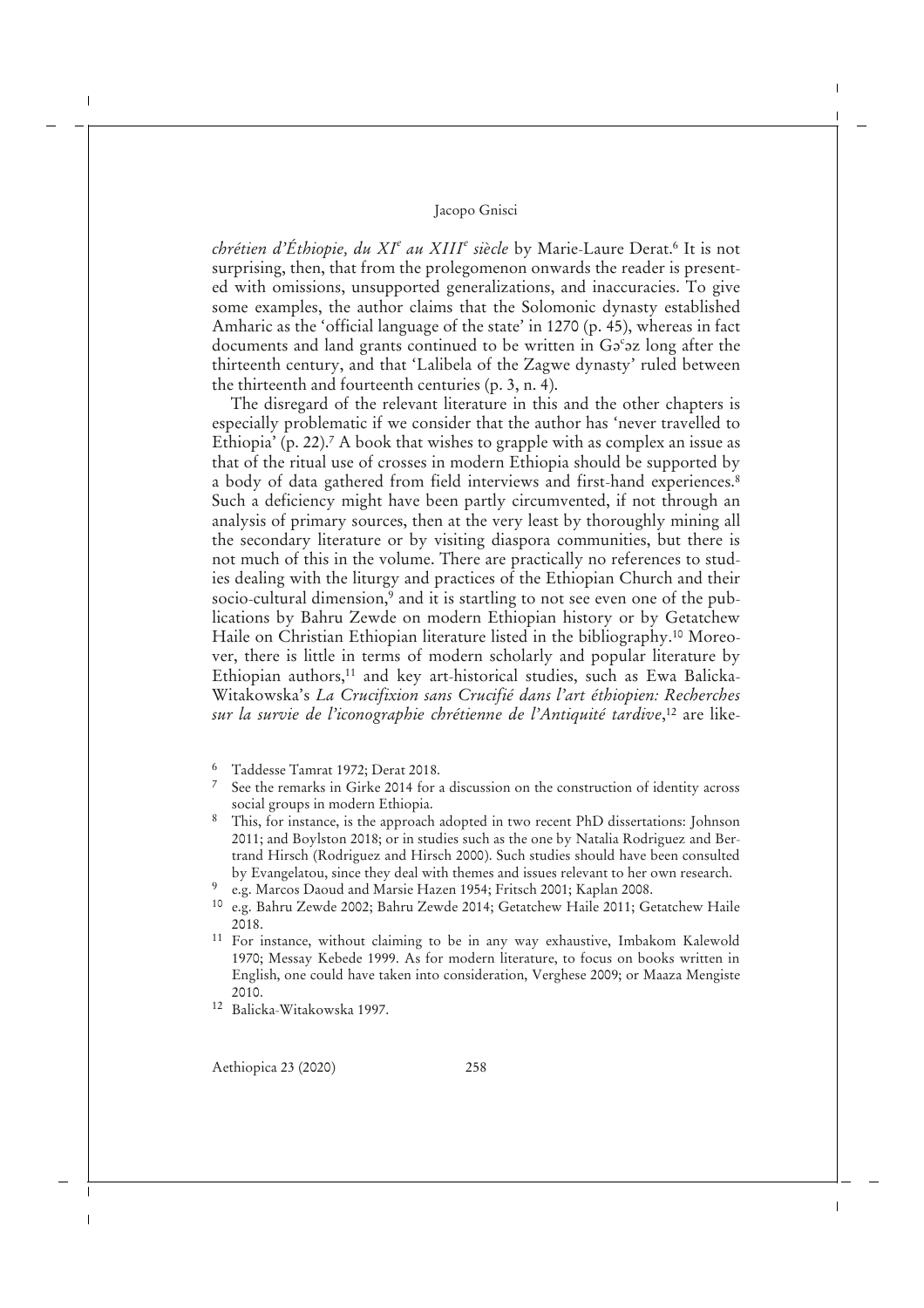wise missing. It should also be noted that Evangelatou does not follow the standardization of Ethiopian names that is most frequently adopted in scientific literature and that she relies on photographs that were taken by professional photographers rather than scholars. Such images may be more visually compelling, but the information they provide cannot be trusted. For instance, the priest in Fig. 37 is not holding a staff cross but a processional cross published in *Lalibela: Wonder of Ethiopia, The Monolithic Churches and their Treasures* by Claude Lepage and Jacques Mercier (Fig. 5.75),<sup>13</sup> and the priest portrayed in Fig. 67 is from Däbrä Maryam on Lake Ṭana rather than Lalibäla as the caption would have it; he reappears in Fig. 121, where the location is correct.

The aim of the second chapter, which is divided into five sections, is to provide an overview of the cross in the context of Ethiopian Christian culture. The first section provides a superficial description of the development of cross patterns and types in Ethiopia. Here too one is confronted with bibliographic omissions and inaccuracies. For instance, the claim that 'the cross became prominent in monastic culture' in Ethiopia soon after the conversion of ʿEzana (p. 63) finds no support in the extant archaeological and textual evidence. Unsubstantiated is also the assertion that few objects from the Aksumite period survive because of a 'sack of Aksum' in the tenth century (p. 63). In order to discuss the Aksumite and post-Aksumite periods, Evangelatou should have at least examined the introductory literature about the archaeology of Ethiopia, but even the landmark studies by the likes of David W. Phillipson, Rodolfo Fattovich, and Stuart C. Munro-Hay are missing in the bibliography.<sup>14</sup>

The following section of the second chapter deals with the terminology the author uses to describe the 'weave-like' patterns that appear on Ethiopian crosses. Although a discussion of terms currently and previously used in Ethiopia to describe the cross and its parts is missing, the author does raise some interesting points. In particular when she observes that the use of terms such as 'abstract' and 'decorative' reflects Eurocentric 'cultural hierarchies that give special importance to the human figure in narrative compositions or devotional depictions and overlook other subjects as secondary, gratuitous, or even frivolous embellishment' (p. 74).<sup>15</sup> Here the author

<sup>13</sup> Mercier and Lepage 2012.

<sup>14</sup> e.g. Phillipson 2012; Munro-Hay 1989.

<sup>15</sup> But, already in the nineteenth century, Western authors—as demonstrated by the landmark study by Alois Riegl which should have been listed in the bibliography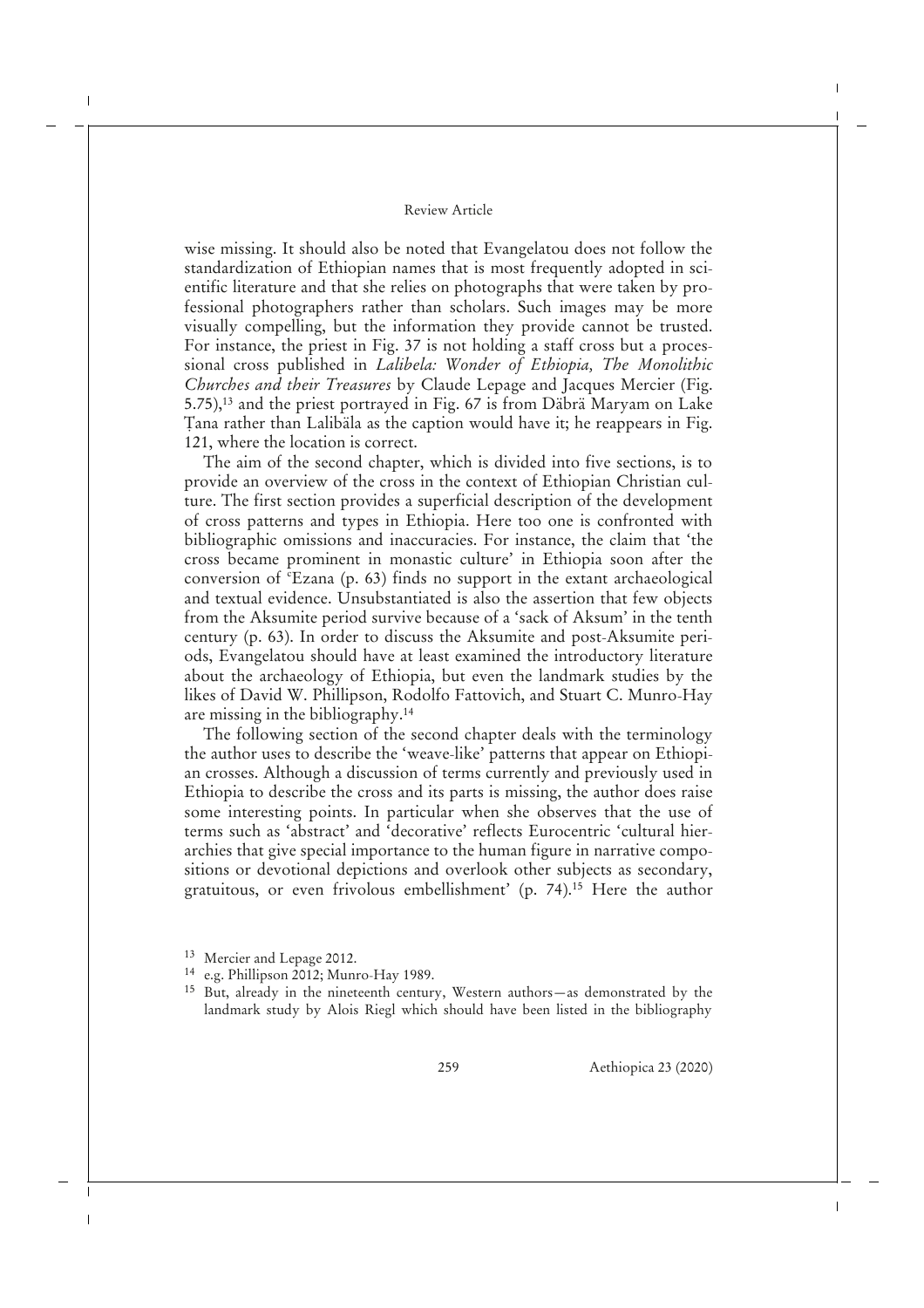could have made a significant contribution to the field if she had situated her discussion within the existing work on Ethiopian art, given the current lack of engagement with such issues. Moreover, in light of her call to avoid Eurocentric ideas about decorations when dealing with an African tradition such as that of Ethiopia, and her emphasis on the textile-like character of the patterns which appear on Ethiopian crosses, it is disappointing that the footnotes in this section only take into consideration a couple of books dealing with European, and especially Byzantine, traditions of ornament (pp. 75–76), overlooking the rich symbolic meaning of other African textile traditions, such as that expressed by Kente cloth, and the literature on weaving in Ethiopia.<sup>16</sup>

Section three of the chapter sets out to introduce the material considered by Evangelatou, namely a group of hand crosses that 'derive from the contemporary commercial online market that distributes internationally objects produced in Ethiopia according to traditional designs and techniques.' Here the author introduces another fundamental error in her analysis of Ethiopian crosses. While Evangelatou is aware that 'Ethiopians started producing crosses for the tourist market' (p. 79), though this is by no means a 'recent' phenomenon as she would have it, she fails to realize that the artworks produced for the tourist market are often made for reasons and according to criteria which are very different from those which guided the production of objects for the Ethiopian Church. Evangelatou treats this as a small matter that is of little consequence to her analysis, claiming that while 'tourists buy such crosses as souvenirs, their makers consider them sacred religious objects, and the locals continue to buy and use them as such from the same creators who cater for the tourist market' (p. 80). The weight of this entire statement, which has huge implications for the whole book, does not rest on field interviews or on bibliographic evidence, but on a single article on painters (not even on metalworkers!) from Aksum entitled *Icons of Devotion/Icons of Trade: Creativity and Entrepreneurship in Contemporary "Traditional" Ethiopian Painting*, written by Neal Sobania and Raymond Silverman.<sup>17</sup>

It is true that some Ethiopian artists participate in the tourist and local markets, including the one born in 1947 and interviewed by Sobania and Silverman. However, as even the authors of the article in question observe,

(Riegl 1893)—had recognized the importance of studying the symbolism and development of ornamental motifs.

<sup>16</sup> See, respectively, Picton and Mack 1979; Spring 2012; and Itagaki 2013.

<sup>17</sup> Sobania and Silverman 2009.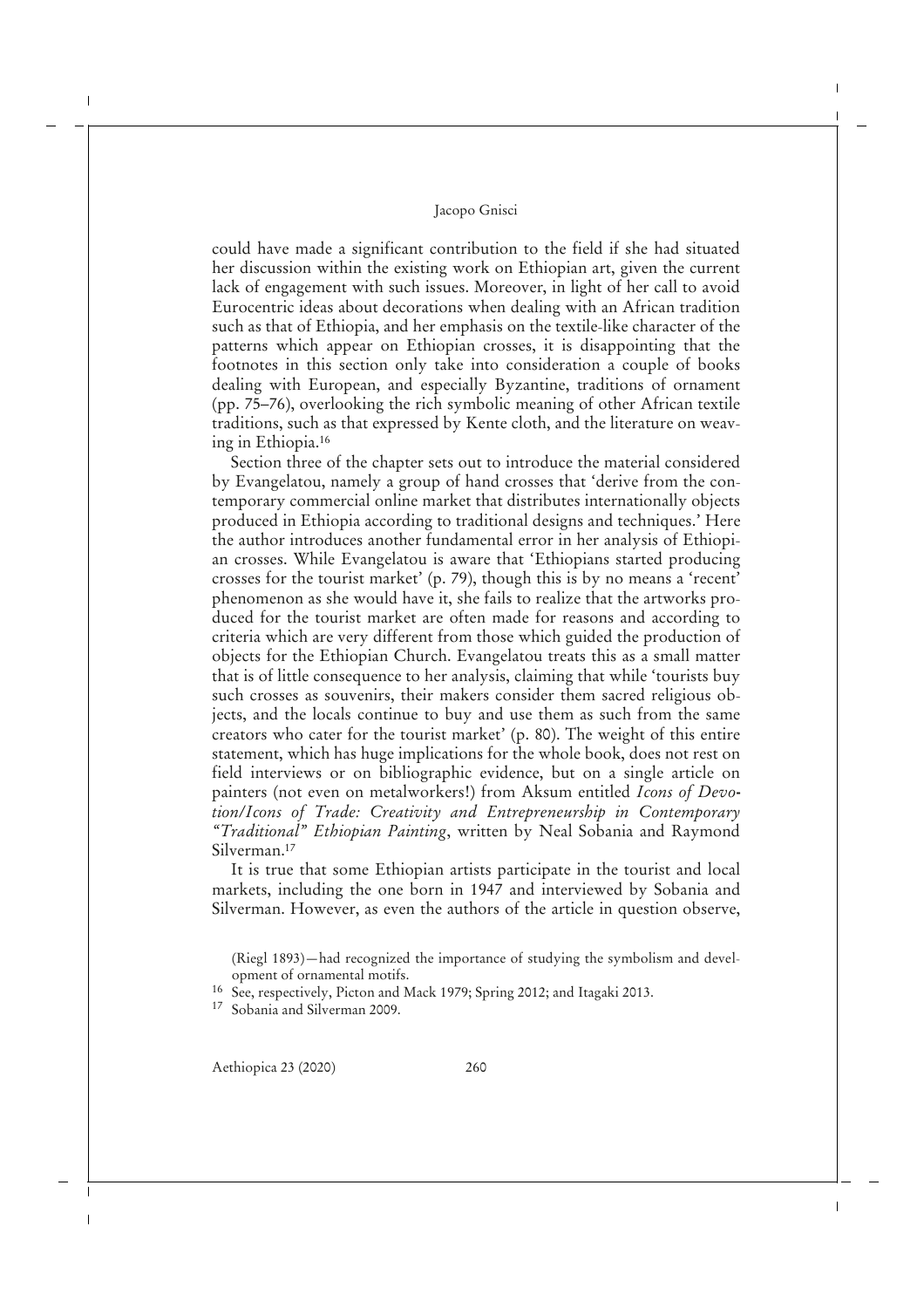many contemporary shops sell items that 'are pastiches or innovations created specifically for visitors to Ethiopia'.<sup>18</sup> This statement is applicable not just to the Konso-inspired figures that Sobania and Silverman mention, but to a whole range of objects, including crosses, that are only seemingly Christian in character. There are crucial differences in terms of material, symbolism, cost, iconography, and function between the items that are produced only for commercial reasons—which is the purpose for which most of the modern crosses discussed by Evangelatou were made—and the objects that are/were made for the Church, which may of course still be acquired by tourists.<sup>19</sup> For example, some of the manuscripts that are made today exclusively for the tourist market contain garbled texts and images which are the result of a nonsensical collage of themes haphazardly inspired by the illustrations of earlier books. These works are not produced by artists with ties to the Church and, without making a judgement of value, the idea that they possess the same significance of works created in response to the past or present patronage of the Ethiopian Church and its members is simply untenable. The cross shown in Fig. 90, for instance, far from being 'a superb example of the theological sophistication of Ethiopian crosses' (p. 148), is an example of the 'pastiches' that Sobania and Silverman talk about. If Evangelatou had gone to Ethiopia, she would have seen that such crosses have only some features in common with the ones used by priests in Ethiopia today. To be clear, I am not arguing that the two creative phenomena occur in a cultural vacuum—quite the contrary: these artistic expressions can and should be explored together.<sup>20</sup> But I believe that, in overlooking this crucial distinction and, consequently, in failing to engage with the complexity of the resulting issues and relevant theories, such as those focusing on the trade and manufacturing of so-called tourist art, Evangelatou has produced a distorted reading of the material she examines.

This brings me to another key point. The title and Introduction of the book imply a primary focus on the contemporary use of crosses within the Christian Ethiopian Orthodox world, but the author positions her study as 'trans-temporal' and proposes to examine 'Ethiopian crosses'—term used

<sup>18</sup> Sobania and Silverman 2009, 28.

- <sup>19</sup> See also the relevant interviews of a professor of theology at Addis Ababa University quoted in Mercier 1997, 73–74, who distinguishes between the 'pure' painters of old days and the 'impure' work of modern artists; and of *Abunä* Gärima in Johnson 2011, 10, who observes that artworks must be approved and blessed by a priest before they can be used for ritual purposes.
- <sup>20</sup> This discussion could also be situated within the broader context of art-making in Ethiopia, since most contemporary art is also produced for foreign buyers.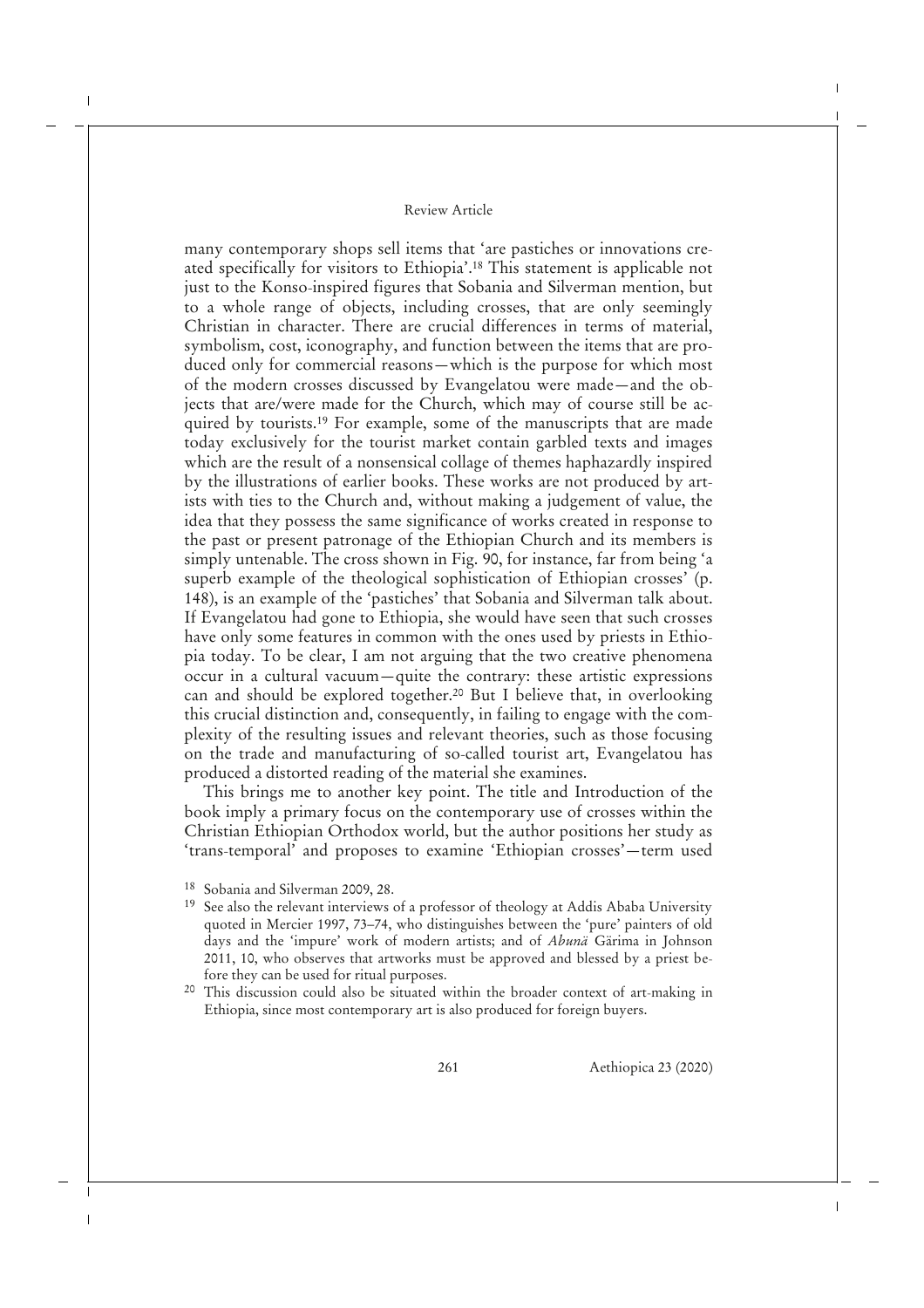inconsistently across the book to refer to crosses as a whole or to hand crosses specifically—in the light of 'cultural traditions and beliefs of the past' (p. 18). Evangelatou maintains that her approach is not based on the assumption 'that the Ethiopian Christian Orthodox tradition is static', but on the belief that 'any living tradition is defined by both continuity and change' (p. 18). Yet, the method adopted in the second and third chapters of the book seems to be at odds with this claim, since the author uses a small range of texts from different periods without considering whether these texts are still widely read by contemporary Christian Ethiopians.

The present continuously repositions itself in relation to the past, and the changing interpretations produced by these shifts selectively include or exclude earlier material according to ever-varying concerns and sensitivities. In most cases the unfolding of these processes leaves voids in the records historians use to interpret the past, but the Christian Ethiopian tradition preserves tangible evidence of how such process shaped the transmission and reinterpretation of written sources across the centuries. The survival of texts from the *Aksumite Collection* in a single early manuscript or the decline in the production of manuscripts of the *Gädlä sämaʿtat* in correspondence with the emergence of the 'first recension' of the *Synaxarium* in the fifteenth century bear witness to the fact that the attitudes of Christian Ethiopians towards texts could change significantly over time. It is clear that Evangelatou is aware of similar phenomena, since she describes meaning as 'an *experiential process* in continuous unfolding' (p. 131), so she should have sought to determine whether the texts she refers to, and the interpretations they present, still play a role in the contemporary liturgical or devotional activities of Christian Ethiopians, especially because her choice of sources is limited and she makes little effort to engage with the contemporary writings of Ethiopian religious and secular authors. Instances of continuity with the past surely exist but they must be demonstrated, not assumed a priori, whereas Evangelatou treats historical and current data as interchangeable. As a result, the book gives the impression of being ahistorical rather than transhistorical.<sup>21</sup>

<sup>21</sup> One of the symptoms of the flattening of the historical dimension of Ethiopian culture in the volume is the tendency to refer more frequently to studies that deal with medieval traditions, especially the Byzantine, rather than with modernity. The author could have perhaps drawn from works such as Fabian 1983, which offers an effective criticism of the allochronic character of much anthropological work on extra-European traditions prior to the 1980s. Africanists, who are especially sensitive to these issues, have been problematizing the ahistorical characterization of non-Western art since the turn of the 1990s, contrasting it with the insistently historical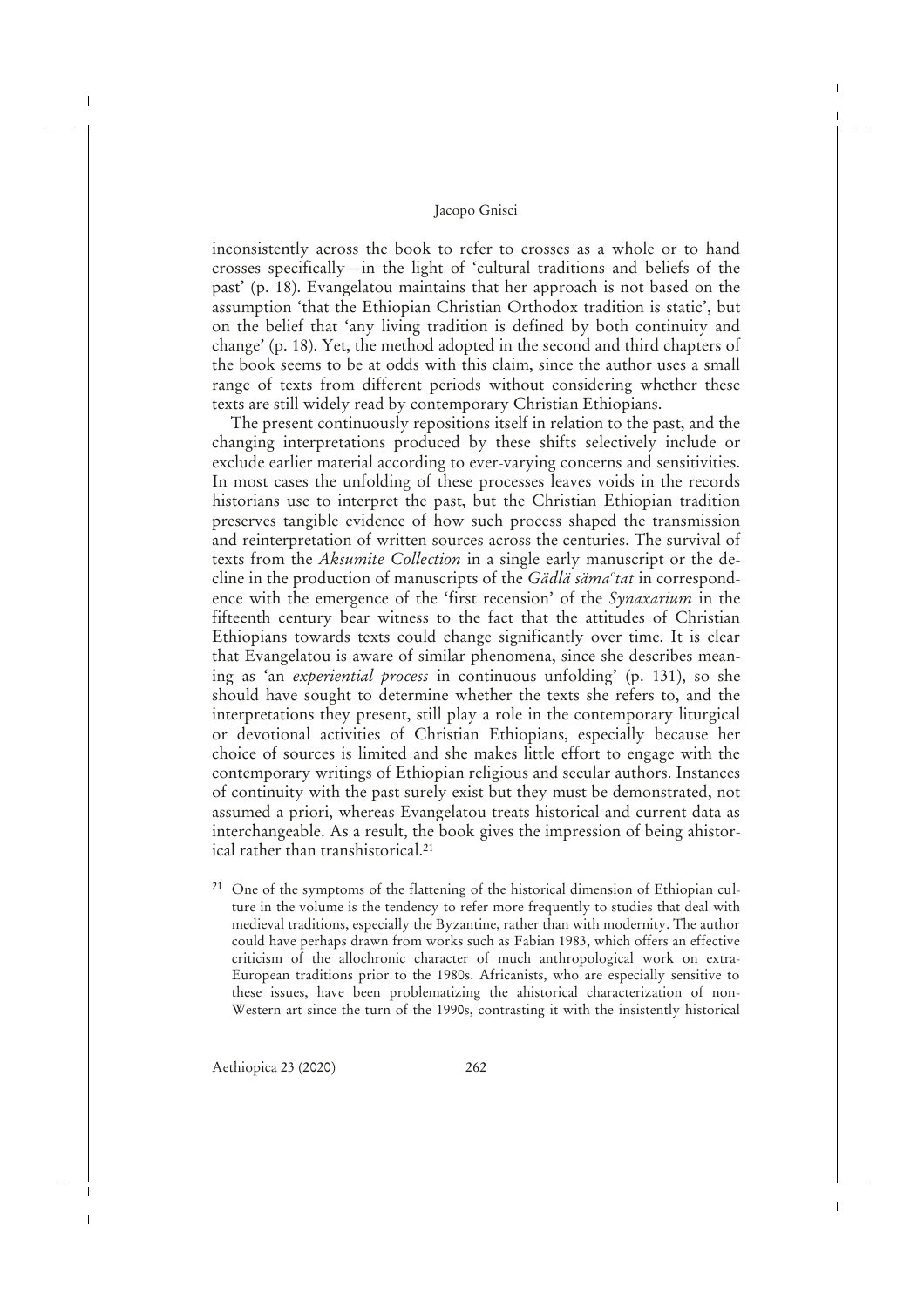The fourth chapter is the largest of the book and is devoted to analysing the polysemy of Ethiopian crosses and their 'formal elements' in relation to their use in liturgical and devotional settings. The first section focuses on their textile-like patterns, the second on how crosses visualize 'the social fabric', the third on the 'image of the honeycomb', the fourth on the 'tree of life', the fifth on 'wave-like' motifs, the sixth on saints on Ethiopian crosses, while the last is entitled 'Inscribing Ethiopia on the cross: Mary and the Ark of the Covenant'. In the first section the author notes that the patterns used for the crosses are similar to the twists which appear in Ethiopic manuscripts from the fourteenth century onwards, and that these could in turn be indebted to late antique manuscript illumination which could have perhaps reached Ethiopia through its connections with Egypt. The ample literature on this subject is again ignored,<sup>22</sup> and the only relevant reference is incorrect: 'for the influence of Late Antique Coptic culture on Ethiopia and Ethiopian manuscript illumination' (p. 133, n. 136), Evangelatou refers the reader to pages 118–119 and 130–131 of the catalogue *African Zion: The Sacred Art of Ethiopia*, <sup>23</sup> which have nothing to do with this topic; since they feature a discussion by Marylin E. Heldman on the possible impact of the Byzantine cult of holy places in Jerusalem on early Solomonic manuscript illustration, and Egypt is mentioned only once in passing (p. 118), in relation to the consecration of Frumentius.

In the fourth chapter Evangelatou stresses once more the need to go beyond a Eurocentric interpretation of Ethiopian crosses, but then devotes several pages to discussing the Ethiopian interlace patterns in connection to incantations in early Christian floor mosaics across the Mediterranean and studies that deal with the interpretation of weaving in other traditions, with a focus on the Byzantine material with which the author is more familiar. The author's tendency to use studies that deal with foreign traditions without establishing whether their methods and evidence can be of service for understanding the Ethiopian context is open to criticism (e.g. pp. 143, 146– 147, 185, nn. 142–144, 146, 148, 179). This also applies to the practice of using non-Ethiopian sources to analyse Ethiopian material without first establishing whether such sources were ever in circulation in Ethiopia (e.g.

framework of research on European art. The literature on the topic is vast, but the essays in Salami and Visonà 2013 offer an introduction to some of these issues. It is also worth mentioning Bausi 2019 for an introduction to the Ethiopian conceptualization of time and history.

- <sup>22</sup> For instance, Uhlig 1989.
- <sup>23</sup> Heldman and Munro-Hay 1993.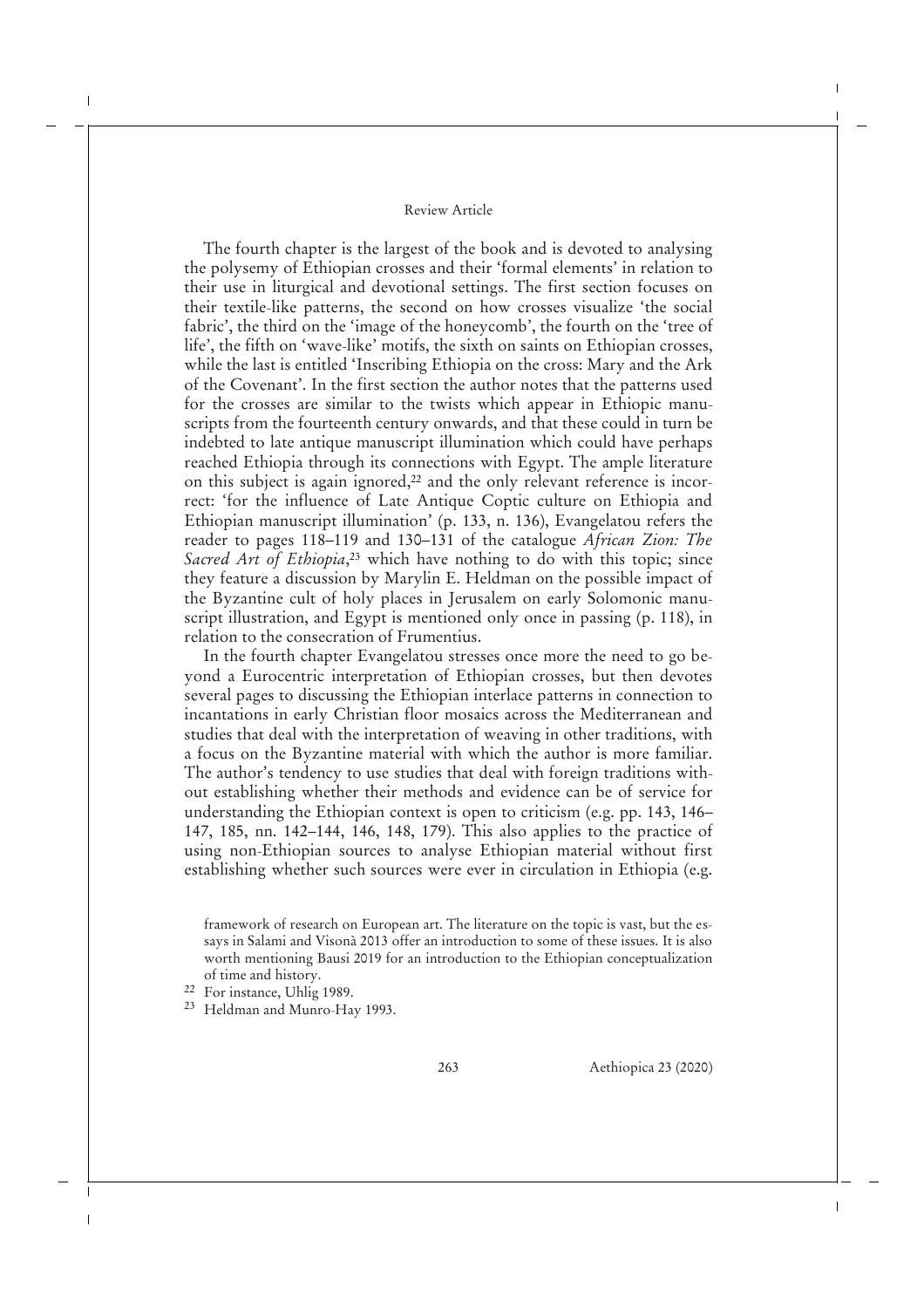pp. 146, 189–190, nn. 145, 187, 188). The first reference to an Ethiopic text, namely to John A. McGuckin's indirect translation of the *'Inzira sabhat*, appears seventeen pages after the beginning of the fourth chapter (p. 147, n. 147). For Evangelatou, this single reference is enough to posit that 'clothing as a symbol of the Incarnation, and therefore of the unity of humanity and divinity in Christ, is a prominent theme in Ethiopian literature' (p. 147) and to embark on a long interpretation of the symbolism of Ethiopian crosses.<sup>24</sup> What follows says more about Evangelatou's personal views about Ethiopian crosses than about the Ethiopian tradition. References to works in the Ethiopic tradition throughout the chapter are sparse and the only almost contemporary Ethiopian voice which emerges in the footnotes is that of the Ethiopian priest Kefyalew Merahi, who has authored three books that Evangelatou takes into consideration.

Regrettably, at this point the issue is no longer whether Evangelatou's readings are relevant to the Ethiopian tradition—though in my view some of her arguments would have been quite interesting and perfectly acceptable if they had been supported by rigorous research—but that she does not attempt to situate her interpretations in the context of the contemporary tradition of Ethiopia. It is indicative of the volume's overall approach to written sources that the first extensive quotation of the chapter comes from a work by the Greek theologian Andrew of Crete (p. 190)—taken from Di Salvo,<sup>25</sup> rather than from an edition of his work—and that the author does not seek to determine whether texts by this author were ever translated into Ethiopic and read by Christian Ethiopians.

On page 199, Evangelatou rightly notes that the presence of circular elements in Ethiopian crosses can be interpreted as a reference to the sun. This argument, like some of the other interpretations offered in the chapter, has been put forward by other authors, but, at least in this instance, the reading is supported with references to texts in circulation in Ethiopia. However, this observation is then followed by the suggestion that the circle also represents an 'eloquent visualization of the idea of interlocked macrocosmic and microcosmic communities, radiating from the same center and reflecting each other's order in their overall structure but also in the behaviour of their cross-inscribed members, all oriented towards the same source of light' (p. 199). Here, as in many other sections of the book, one is at a loss to know whether the analysis is based on any kind of evidence or simply on ideas that came to Evangelatou while looking at photographs of Ethiopia

<sup>24</sup> Omitting key studies such as Getatchew Haile 1992.

<sup>25</sup> Di Salvo 2006.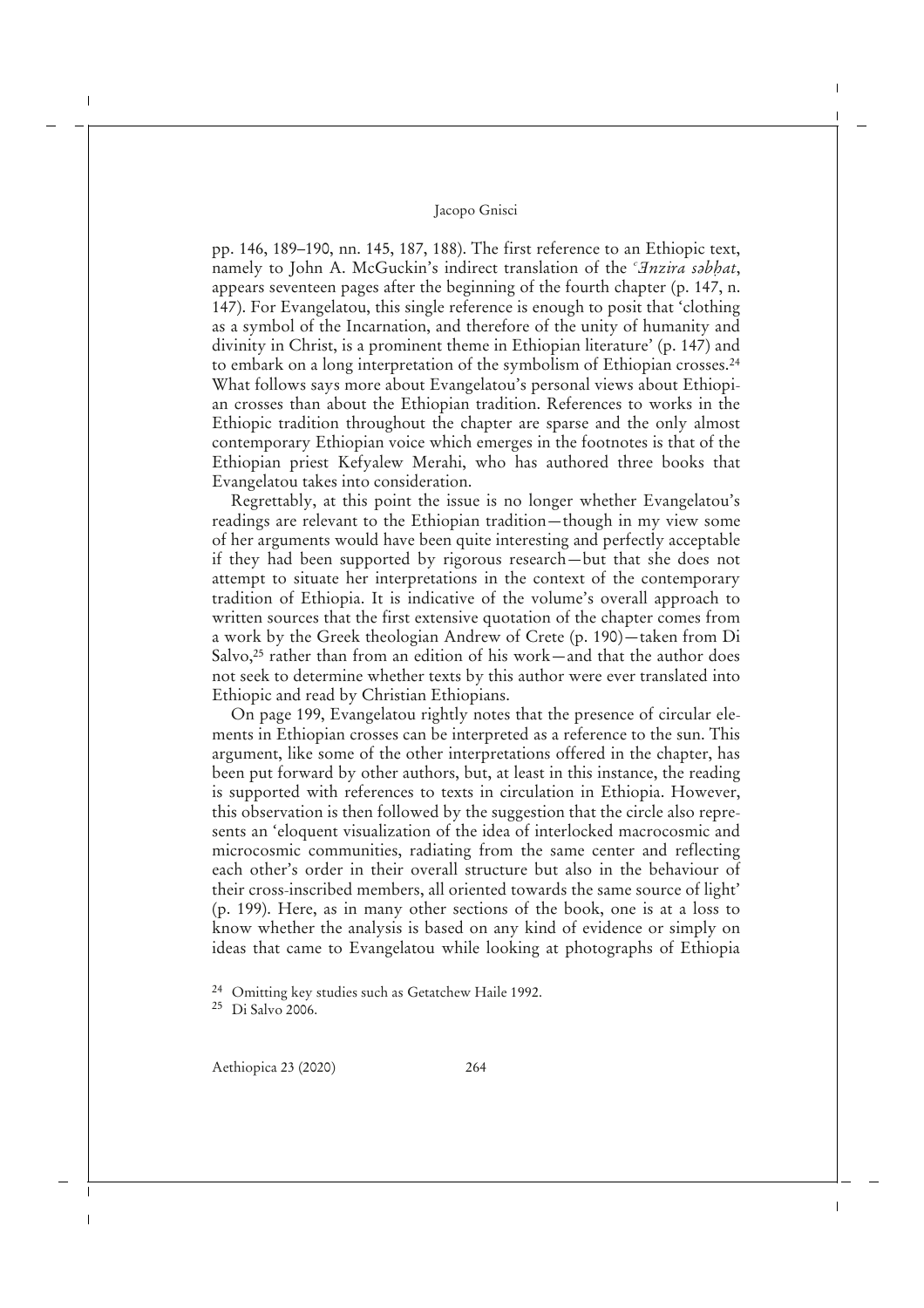and at the modern Ethiopian crosses made for the tourist market from her collection.

Despite these criticisms, the section which explores how the symbolism of Ethiopian crosses is amplified through church rituals which involve water (pp. 235–249) is among the most interesting of the entire volume. Here some of the arguments are new, convincingly presented, and supported by several lines of evidence; though again, when one reads that the multiple meanings discussed by the author 'should be obvious to at least some members of the [Ethiopian] clergy', one has to return to the point that this type of publication would have benefited from field interviews with cross makers, priests, and members of the congregation. Similarly, the section that deals with depictions of saints on crosses (pp. 248–269) also brings new insights, since it explores a range of symbolic and sensorial links between these images, the significance of the crosses, and the priests who hold them which have received little attention in the literature. On the other hand, the theme of Mary as the Ark of the Covenant and the related motif of the canopy of angelic wings, discussed in the final section of the fourth chapter, are subjects that have received ample scholarly attention despite Evangelatou's claim to the contrary (p. 280, n. 308).<sup>26</sup>

The final chapter of the book raises some valuable points about 'the open-ended potential of Ethiopian crosses as generators of meaning' (p. 315) and features an interesting discussion about the role of rituals, perceptions, materiality, individual experiences, communities, and socio-cultural values in the activation of new readings, but again Evangelatou's arguments are poorly supported by relevant theoretical models and evidence based on the contemporary realities of devotion in Ethiopia.<sup>27</sup> I am especially ill at ease with a several-page-long description of the 'self-perception' of Ethiopian cross makers (pp. 309–315) that is devoid of references and appears to be based entirely on the author's analysis of the formal features of Ethiopian crosses. Considering its focus on modernity, I am convinced that this section of the book should have been devoted to analysing how Ethiopians critically engage with their own present through their own writings. Without this type of discussion, the merit of the book lies only in its development of a rich set of analytic and conceptual ideas that could be taken up for the purpose of understanding how crosses, the ones used in church and the

<sup>26</sup> For instance, Heldman 1979, 116–117.

<sup>&</sup>lt;sup>27</sup> Elsewhere, for example, some of the issues relevant to this book have been examined through the lens of pastoral power offered in Foucault 2007.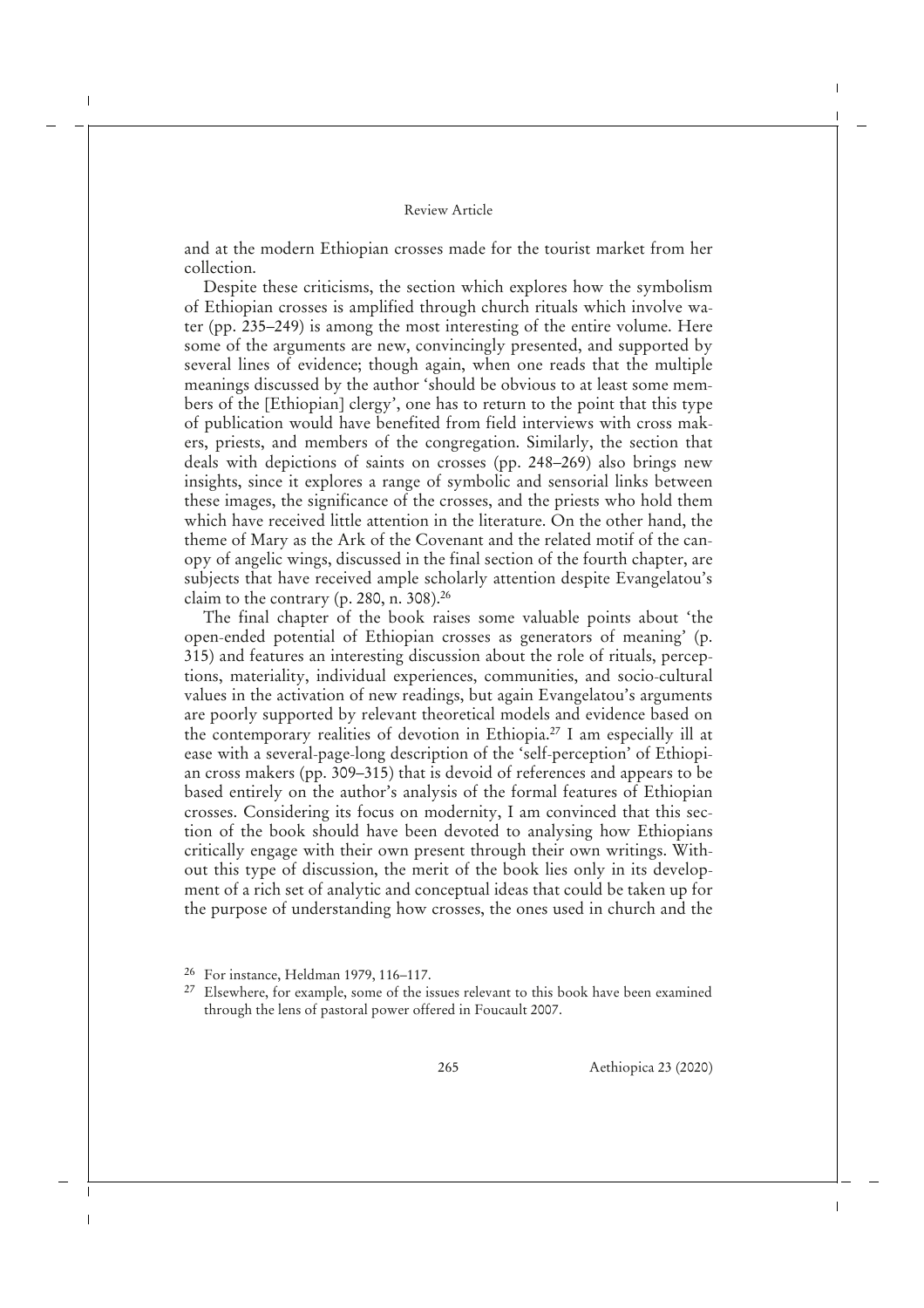ones produced for tourists, contribute to the continuous and complex formation of significance in contemporary Ethiopian life.

To conclude, it is a shame that Evangelatou's efforts are stymied to a considerable degree by a lack of engagement with the relevant literature, especially that of contemporary Ethiopian authors. As things stand, one is left with the impression of a volume that could have been a landmark in the field had it not been so haphazardly compiled. One can only hope that Evangelatou will find the time to tackle this fascinating topic again, and that the current enterprise will pave the way for a more historically and culturally grounded discourse about Ethiopian crosses than the one offered by this volume.

# **References**

- Bahru Zewde 2002. *Pioneers of Change in Ethiopia: The Reformist Intellectuals of the Early Twentieth Century* (Oxford: James Currey, 2002).
- 2014. *The Quest for Socialist Utopia: The Ethiopian Student Movement c.1960–1974* (Woodbridge: James Currey, 2014).
- Balicka-Witakowska, E. 1997. *La Crucifixion sans Crucifié dans l'art éthiopien: Recherches sur la survie de l'iconographie chrétienne de l'Antiquité tardive*, Bibliotheca nubica et aethiopica, 4 (Warszawa–Wiesbaden: ZAS PAN, 1997).
- Bausi, A. 2019. '"Tempo e storia" nella tradizione etiopica cristiana', in A. Bausi, A. Camplani, and S. Emmel, eds, *Time and History in Africa. Tempo e Storia in Africa*, Africana Ambrosiana, 4 (Milano: Biblioteca Ambrosiana, 2019), 79–112.
- Boylston, T. 2018. *The Stranger at the Feast: Prohibition and Mediation in an Ethiopian Orthodox Christian Community*, The Anthropology of Christianity (Oakland, CA: University of California Press, 2018).
- Chojnacki, S. 2006. *Ethiopian Crosses: A Cultural History and Chronology*, Skira Art Library (Milan: Skira, 2006).
- Derat, M.-L. 2018. *L'énigme d'une dynastie sainte et usurpatrice dans le royaume chrétien d'Éhiopie, du XI<sup>e</sup> au XIII<sup>e</sup> siècle*, Hagiologia, 14 (Turnhout: Brepols Publishers, 2018).
- Di Salvo, M. 2006. *Croci d'Etiopia: Il segno della fede: evoluzione e forma* (Milano: Skira, 2006).
- Fabian, J. 1983. *Time and the Other: How Anthropology Makes Its Object* (New York, NY: Columbia University Press, 1983).
- Foucault, M. 2007. *Security, Territory, Population: Lectures at the Collège de France, 1977–1978*, ed. M. Senellart, tr. G. Burchell (Basingstoke: Palgrave Macmillan, 2007).
- Fritsch, E. 2001. *The Liturgical Year of the Ethiopian Church: The Temporal: Seasons and Sundays* (Addis Ababa: St. Francis Major Seminary–Master Printing Press, 2001 = *Ethiopian Review of Cultures*, 9–10 (2001)).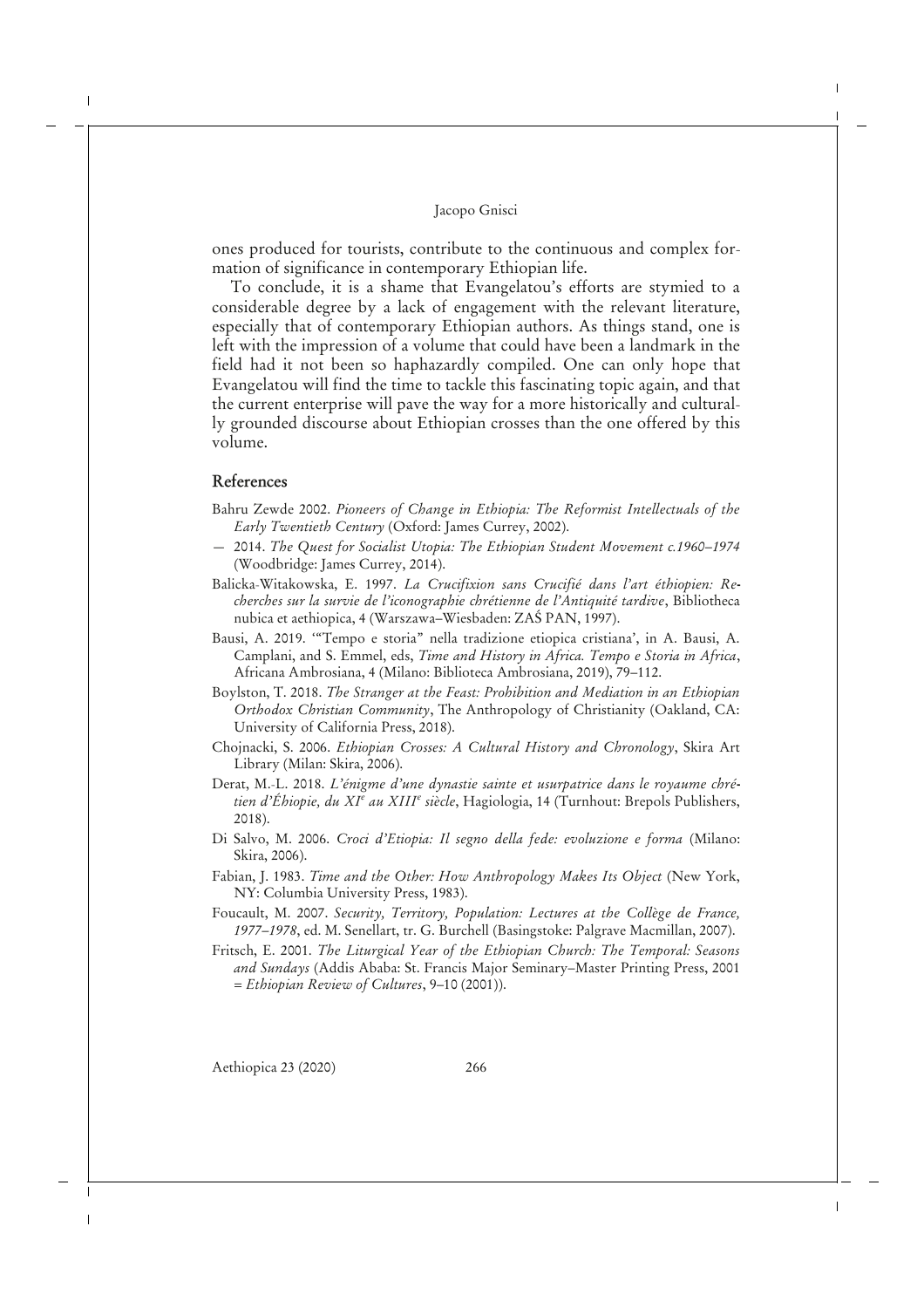- Getatchew Haile 1992. *The Mariology of Emperor Zärʾa Yaʿǝqob of Ethiopia: Texts and Translations*, Orientalia Christiana Analecta, 242 (Roma: Pontificium Institutum Orientalium Studiorum, 1992).
- 2011. 'Praises of the Cross, *Waddase Mäsqäl*, by Abba Giyorgis of Gasačča: **ውዳሴ**: መስቀል፡', *Aethiopica*, 14 (2011), 47–120.
- 2018. *The Ethiopian Orthodox Church's Tradition on the Holy Cross*, Texts and Studies in Eastern Christianity, 10 (Leiden–Boston, MA: Brill, 2018).
- Girke, F. 2014. 'Ethiopian images of self and other: essays on identification and stereotype', in F. Girke, ed., *Ethiopian Images of Self and Other*, Schriften des Zentrums für Interdisziplinäre Regionalstudien, 2 (Halle an der Saale: Universitätsverlag Halle-Wittenberg, 2014), 11–31.
- Gnisci, J. 2018. 'Crosses from Ethiopia at the Dallas Museum of Art: An Overview', *African Arts*, 51/4 (2018), 48–55.
- Heldman, M. E. 1979. 'An Early Gospel Frontispiece in Ethiopia', *Konsthistorisk Tidskrift*, 48 (1979), 107–121.
- Heldman, M. E. and S. C. Munro-Hay 1993. *African Zion: The Sacred Art of Ethiopia*, ed. R. Grierson (New Haven, CT–London: Yale University Press, 1993).
- Henze, P. B. 2000. *Layers of Time: A History of Ethiopia* (London: Hurst & Company, 2000).
- Imbakom Kalewold 1970. *Traditional Ethiopian Church Education* (New York, NY: Teachers College Press, Columbia University, 1970).
- Itagaki, J. 2013. 'Gender-Based Textile-Weaving Techniques of the Amhara in Northern Ethiopia', *African Study Monographs, Supplementary Issue*, 46 (2013), 27–52.
- Johnson, E. H. 2011. *Patronage and the Theological Integrity of Ethiopian Orthodox Sacred Paintings in Present Day Addis Ababa, Ethiopia*, PhD Thesis, School of Oriental and African Studies, University of London (2011).
- Juel-Jensen, B. 1993. 'The Evolution of the Ethiopian Cross', in P. Henze, ed., *Aspects of Ethiopian Art from Ancient Axum to the Twentieth Century* (London: The Jed Press, 1993), 17–27.
- Kaplan, S. 2008. 'Finding the True Cross: The Social-Political Dimensions of the Ethiopian *Mäsqäl* Festival', *Journal of Religion in Africa*, 38/4 (2008), 447–465.
- Maaza Mengiste 2010. *Beneath the Lion's Gaze: A Novel* (W. W. Norton & Company, 2010).
- Marcos Daoud and Marsie Hazen 1954. *The Liturgy of the Ethiopian Church*, ed. Marsie Hazen, tr. Marcos Daoud (Addis Ababa: Berhanenna Selam Printing Press of His Imperial Majesty Haile Selassie, 1954).
- Mercier, J. 1997. *Art that Heals: the Image as Medicine in Ethiopia* (New York, NY: Prestel–The Museum for African Art, 1997).
- Mercier, J. and C. Lepage 2012. *Lalibela: Wonder of Ethiopia, The Monolithic Churches and their Treasures* (London: Paul Holberton Publishing, 2012).
- Messay Kebede 1999. *Survival and Modernization, Ethiopia's Enigmatic Present: A Philosophical Discourse* (Lawrenceville, NJ: The Red Sea Press, 1999).